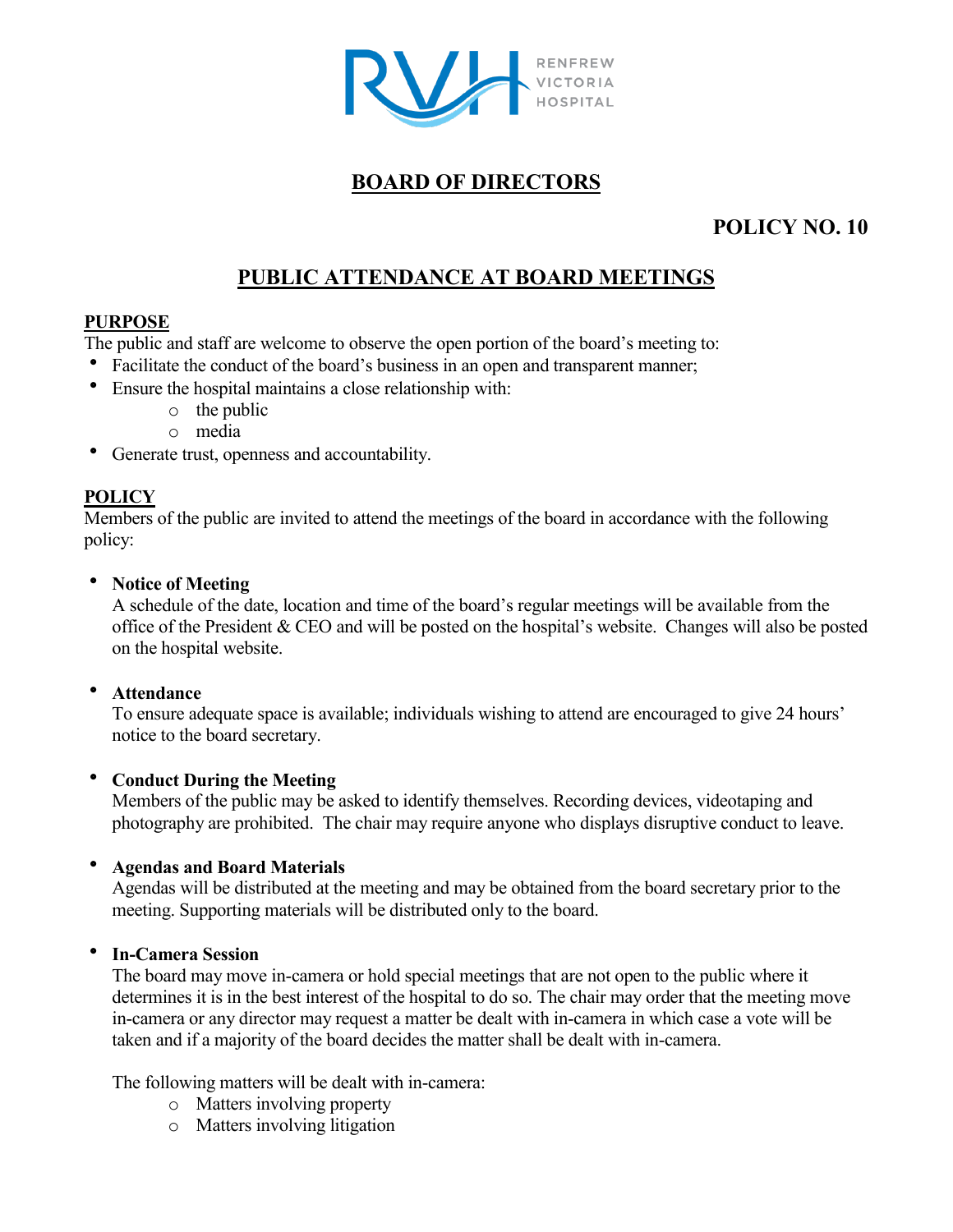

- o Material contracts
- o Human resource issues
- o Professional staff appointments, re-appointments and credentialing issues
- o Patient issues
- o Matters dealing with the Foundation/donations
- o Any matter that the board determines should be the subject of an in-camera session.

Guests or counsel may remain during an in-camera session with the permission of the chair or the consent of the meeting.

#### **Requests for Interviews**

Members of the public may not address the board or ask questions of the board without the permission of the chair. Individuals who wish to raise questions with the board must contact the board secretary in advance of the meeting.

#### **Committee Meetings**

Meetings of committees are not open to the public.

#### **PROCEDURE FOR MEMBERS OF THE PUBLIC ADDRESSING THE BOARD**

Persons wishing to address the board concerning matters relevant to the hospital must do so following the procedures listed below.

- 1. Written notice of the request to address the board meeting must be provided to the secretary no later than 10 working days prior to the meeting date. A brief description of the specific matter to be addressed should be included in the request.
- 2. Requests to address the board on a specific item will be granted (generally in order of the receipt of the requests) if approved by the chair of the board. Persons not permitted to address the board shall be so notified.
- 3. The board may limit the number of presentations at any one meeting.
- 4. Persons addressing the board will be required to limit their remarks to five minutes. If a group wishes to make a submission, a spokesperson for the group should be identified.
- 5. Upon completion of the presentation, any dialogue shall be limited to Board members asking for clarification or obtaining additional relevant information only. There shall not be any debate.
- 6. Persons making presentations
	- i) shall not speak disrespectfully of anyone,
	- ii) shall not use offensive words or unparliamentary language,
	- iii) shall not speak on any subject matter other than that which has been approved, and
	- iv) shall not disobey the rules of procedure or a decision of the Chair.
- 7. The Chair may curtail any presentation as the result of disorder or any other breach of this Policy and ask the offending person to leave.
- 8. The chair is not obligated to grant a request to address the board and the board is not obligated to take any action on the presentation it receives.